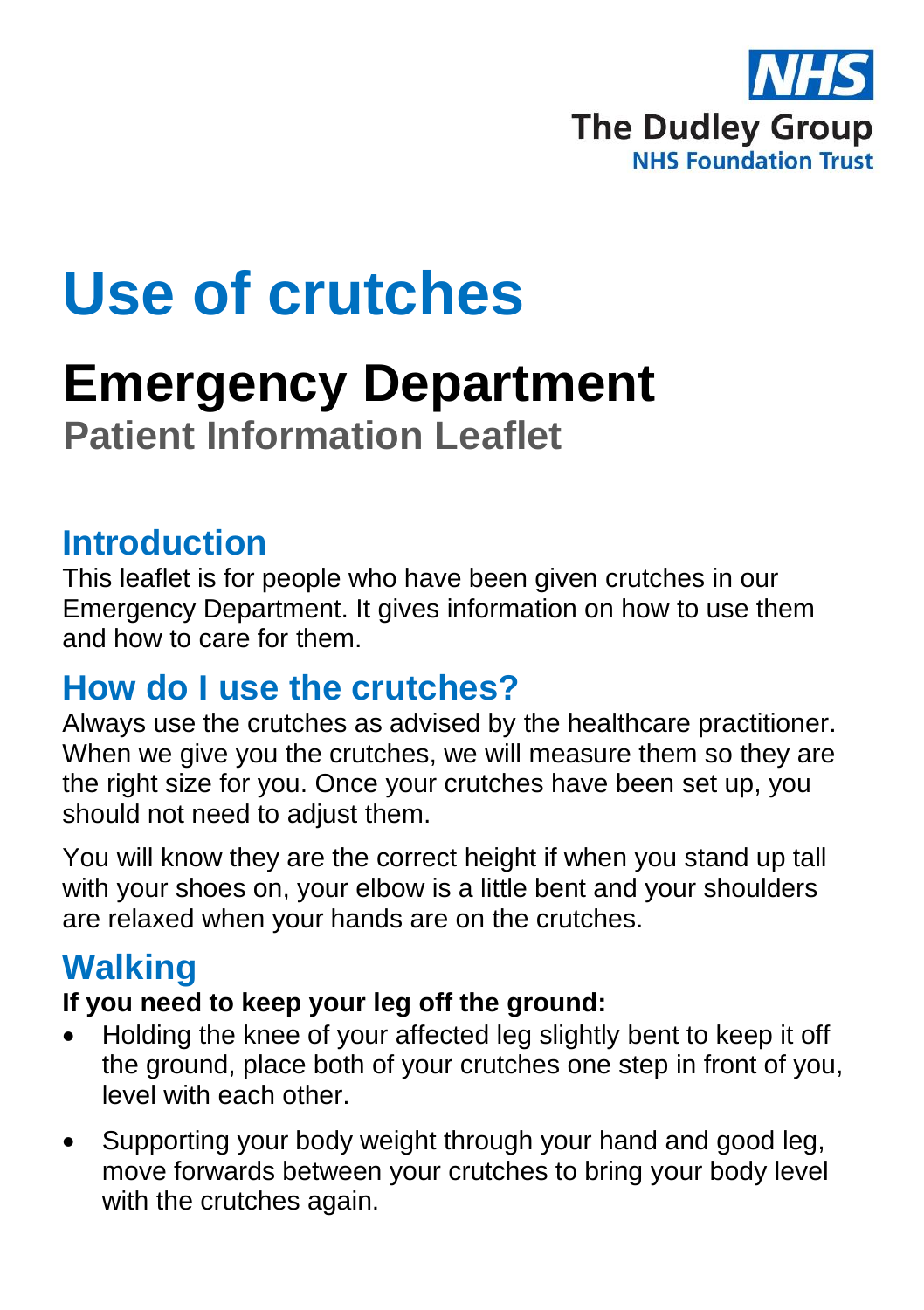#### **If you can take some weight on your injured leg:**

- Place both of your crutches one step in front of you, level with each other.
- Put your injured leg on the ground, slightly behind the crutches.
- Step through with your unaffected leg while taking some of your weight through your hands and some through your injured leg.

# **Standing**

When you stand up with crutches, be careful not to put your hands inside the grey cuff part until you are actually standing. This is because it may cause damage to your elbow or shoulder. To stand up:

- Put one hand on both crutch handles, making an H shape with the hand grips. The nurse caring for you will show you how to do this.
- Put the other hand on the arm of the chair or bed that you are standing up from.
- Push yourself up until you are standing.
- When you are standing, you can put your hands inside the grey cuffs.

# **Sitting**

When you sit down, remember to move your arms from the grey cuffs first. Make sure the chair or place you want to sit is right behind you. To sit down:

- Put both crutches together to make an H shape to support you as you sit.
- Slowly lower yourself onto the seat.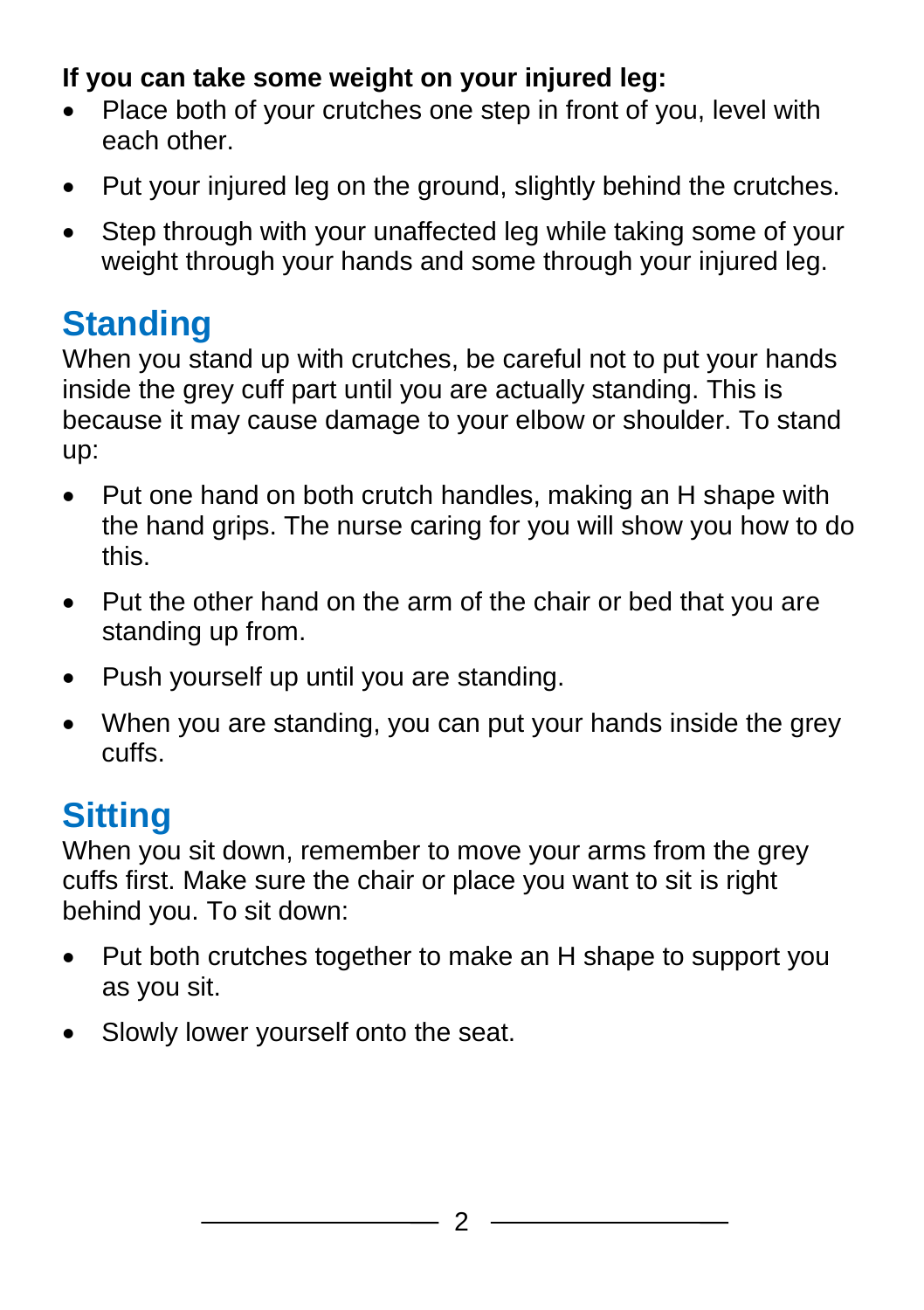## **Managing stairs Going up**

- Stand close to the handrail and hold on with one hand.
- Hold both crutches with your other hand. To do this, keep your arm in the grey cuff of the crutch you are using to support you on the other side to the handrail, so that your hand is free. Turn the spare crutch so it is horizontal and hold it in the centre with your free hand.
- If there is no handrail, have your crutches with one either side of your body.
- Step up with your uniniured leg first, using the handrail and supporting crutch to support your injured leg. Lift up your injured leg, then lift up the crutches.
- Put your supporting crutch on the next step so it cannot slip back off the edge of the step.

#### **Going down**

- Stand close to the handrail and hold on with one hand.
- Hold both crutches with your other hand, as per the instructions in the 'Going up' section.
- If there is no handrail, have your crutches with one either side of your body.
- Put the supporting crutch down first, using the handrail and supporting crutch to support your injured leg. Move your injured leg down to the step below, then your uninjured leg.

# **Precautions when using crutches**

- When you are going through doorways, give yourself enough room to allow your feet and crutches to clear the door.
- After opening the door, block it from swinging closed with a crutch tip.